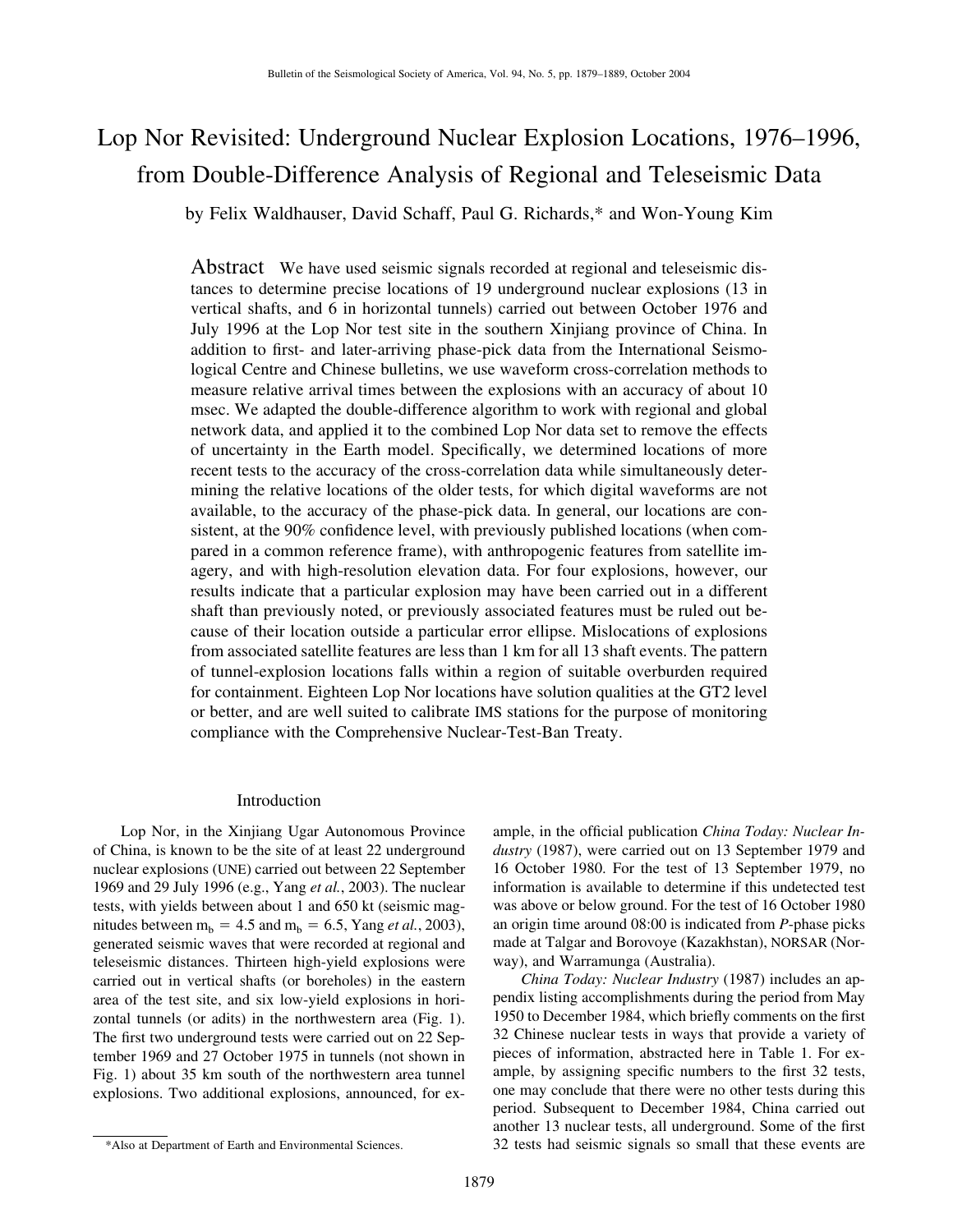

Figure 1. Lop Nor test site with southeast shaft and northwest tunnel area indicated. Squares indicate positions of shafts (southeast area) and adit entrances (northwest area) as determined from satellite imagery (Fisk, 2002; Bhattacharyya *et al.,* 2002). Solid squares show shafts with clear satellite features that can be associated with nuclear testing, according to Bhattacharyya *et al.* (2002). Solid ellipses (representing errors at the 90% confidence level) and small circles (locations of fixed master events) show locations by E. Bergman and R. Engdahl (personal comm., 2001) and are based on groomed International Seismological Centre (ISC) phase picks. Dotted ellipses indicate ISC locations at the 90% confidence level for comparison.

not listed in, for example, the *Bulletin of the International Seismological Centre* (ISC). One particular test, that of 13 September 1979, is not associated with any signals recorded outside China. It is not stated whether this test was underground or in the atmosphere, and the only basis for claiming a test on this date is the information in *China Today* that the twenty-sixth test was conducted then. Including this test, China carried out a total of 45 nuclear tests prior to signing the Comprehensive Nuclear-Test-Ban Treaty (CTBT) in 1996.

No information about the accurate locations (ground truth) and origin times of the Lop Nor nuclear tests is available but is necessary for calibrating stations of the International Monitoring System (IMS) to monitor compliance with the CTBT. Thus several studies have been carried out to estimate these locations by using seismic data, sometimes combined with satellite imagery (Douglas *et al.*, 1993; Gupta, 1995; Engdahl and Bergman, 2001; Fisk, 2002; Bhattacharyya *et al.*, 2002; see Fisk, 2002, for a review). Many location estimates from these studies, however, differ from each other, in some cases by several kilometers (see Bhattacharyya *et al.*, 2002, for the most recent comparison). Fisk (2002), for 11 events since 1990, obtained the most accurate locations to date by matching precise relative locations from waveform-based analysis of first-arriving *P* phases recorded at regional and teleseismic distances with anthropogenic features that support nuclear testing seen on IKONOS satellite images. An extension of this study has been carried out by Bhattacharyya *et al.* (2002) at the Center for Monitoring Research (CMR), who compiled and reviewed available location information for 21 tests (excluding the tests of 13 September 1979 and 5 October 1980 owing to lack or inadequacy of seismic observations) and adjusted the best seismic-location estimates in conjunction with commercial satellite imagery and terrain-elevation data. Their preferred locations (from now on referred to as CMR locations) include a few minor revisions (less than 500 m) of the Fisk (2002) locations for post-1990 events, but for events up to 1990, shifts of up to a few kilometers were applied to previously determined locations to match them with nearby shaft or tunnel features derived from satellite images (see table C in Bhattacharyya *et al.*, 2002). Both the Fisk (2002) study, using waveform data, and the Bhattacharyya *et al.* (2002) study, using phase picks, employed a master-event technique to locate events relative to one specific event for which the location is held fixed.

In this study our goal has been to derive as completely as possible a set of high-precision explosion locations and associated uncertainties at the Lop Nor test site. We have adapted the double-difference algorithm of Waldhauser and Ellsworth (2000), so far used with local seismic data, to work with regional and teleseismic phase-pick and cross-correlation data, to optimally determine the locations of the Lop Nor explosions in the presence of Earth model uncertainty and measurement errors in seismic arrival times. The resulting high-resolution locations and associated uncertainty estimates are compared to the CMR locations, and their association with shaft or tunnel positions derived from satellite imagery is re-evaluated.

### Data and Method

To relocate the nuclear explosions we used three main data sets (see Fig. 2 for station locations):

- Phase picks based on the groomed ISC *Bulletin* data of Engdahl *et al.* (1998) (E. R. Engdahl, personal comm., 2001).
- The recently released regional phase pick data reported in the *Annual Bulletin of Chinese Earthquakes* (ABCE) for the 13 events between 1985 and 1996 (z-files, included in the IASPEI *International Handbook of Earthquake and Engineering*, Part B, 2003).
- Accurate differential travel times measured by waveform cross correlation at digital stations archived by the Incorporated Research Institutions for Seismology (IRIS) Data Management Center (DMC) and at array stations operated by the U.S. National Data Center.

Waveform cross correlation is performed in the time domain (Schaff *et al.*, 2004) for manually adjusted windows (usually 10 to 20 sec) starting just before the first-arriving *P*-wave onset recorded on vertical-component seismograms. A total of 1367 differential *P*-wave arrival times are com-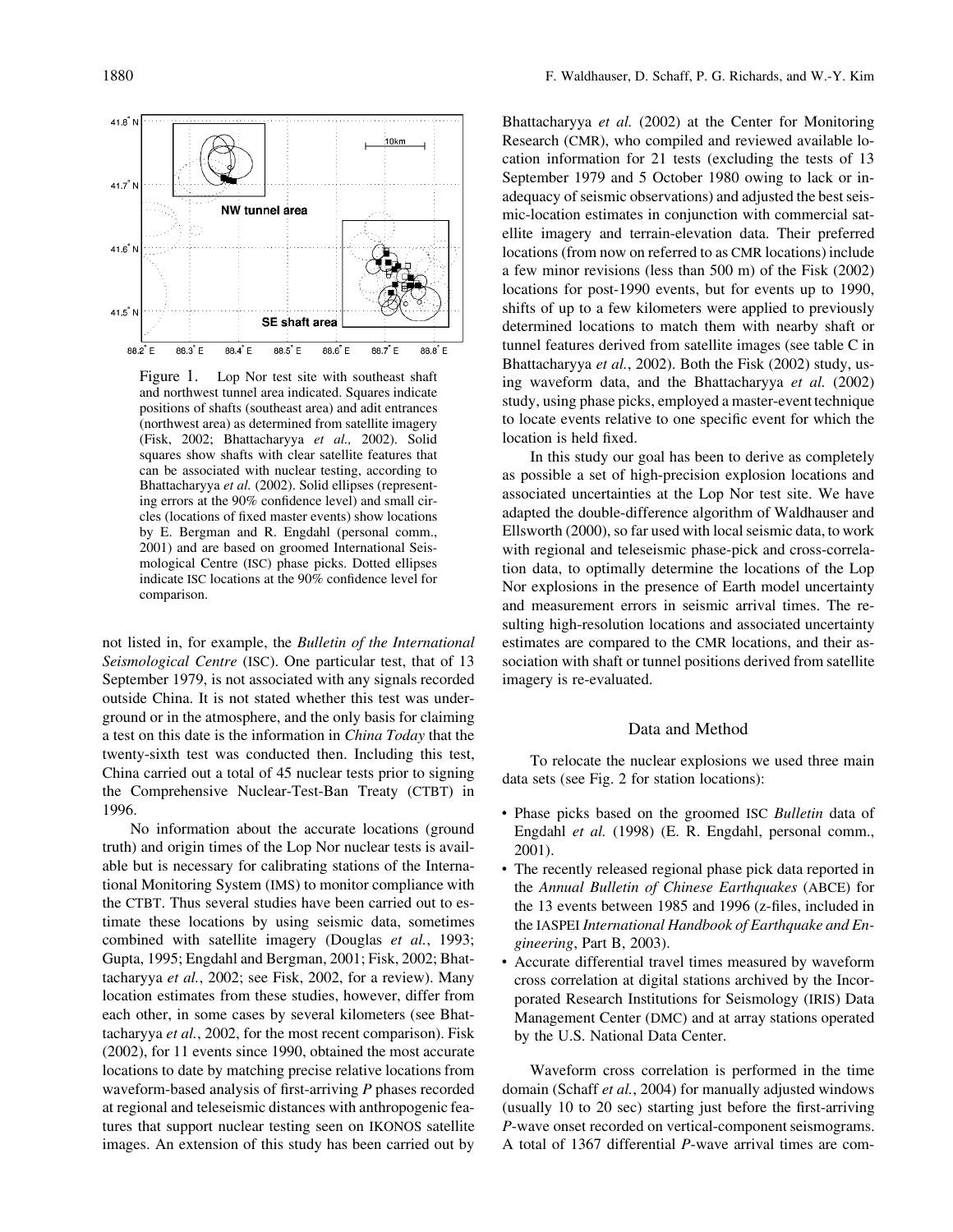Table 1 Chinese Nuclear Tests from October 1964 to December 1984 (*China Today: Nuclear Industry* 1987)

| No.            | Year | Month | Day            | Hour  | Note                                                                  |
|----------------|------|-------|----------------|-------|-----------------------------------------------------------------------|
| 1              | 1964 | 10    | 16             | $15*$ | China conducted its first explosion test of the atomic-bomb device    |
| $\overline{c}$ | 1965 | 05    | 14             |       | China conducted a test of a nuclear warhead (second test)             |
| 3              | 1966 | 05    | 09             |       | China conducted a nuclear test of thermonuclear material (third test) |
| 4              | 1966 | 10    | 27             |       | China conducted a test of a nuclear-missile warhead (fourth test)     |
| 5              | 1966 | 12    | 28             |       | China conducted the fifth nuclear test                                |
| 6              | 1967 | 06    | 17             |       | China conducted the first explosion test of the hydrogen-bomb device  |
| 7              | 1967 | 12    | 24             |       | China conducted the seventh nuclear test                              |
| 8              | 1968 | 12    | 27             |       | China conducted a new thermonuclear test (eighth test)                |
| 9              | 1969 | 09    | $23*$          |       | China conducted the first underground nuclear test (ninth test)       |
| 10             | 1969 | 09    | 29             |       | China conducted an explosion test of a hydrogen bomb (tenth test)     |
| 11             | 1970 | 10    | 14             |       | China conducted the eleventh nuclear test                             |
| 12             | 1971 | 11    | 18             |       | China conducted the twelfth nuclear test                              |
| 13             | 1972 | 01    | 07             |       | China conducted the thirteenth nuclear test                           |
| 14             | 1972 | 03    | 18             |       | China conducted the fourteenth nuclear test                           |
| 15             | 1973 | 06    | 27             |       | China conducted a hydrogen-bomb test (fifteenth test)                 |
| 16             | 1974 | 06    | 17             |       | China conducted the sixteenth nuclear test                            |
| 17             | 1975 | 10    | 27             |       | China conducted an underground nuclear test (seventeenth test)        |
| 18             | 1976 | 01    | 23             |       | China conducted the eighteenth nuclear test                           |
| 19             | 1976 | 09    | 26             |       | China conducted the nineteenth nuclear test                           |
| 20             | 1976 | 10    | 17             |       | China conducted an underground nuclear test (twentieth test)          |
| 21             | 1976 | 11    | 17             |       | China conducted a hydrogen-bomb test (twenty-first test)              |
| 22             | 1977 | 09    | 17             |       | China conducted the twenty-second nuclear test                        |
| 23             | 1978 | 03    | 15             |       | China conducted the twenty-third nuclear test                         |
| 24             | 1978 | 10    | 14             |       | China conducted the twenty-fourth nuclear test                        |
| 25             | 1978 | 12    | 14             |       | China conducted the twenty-fifth nuclear test                         |
| 26             | 1979 | 09    | 13             |       | China conducted the twenty-sixth nuclear test                         |
| 27             | 1980 | 10    | 16             |       | China conducted the twenty-seventh nuclear test                       |
| 28             | 1982 | 10    | 05             |       | China conducted an underground nuclear test (twenty-eighth test)      |
| 29             | 1983 | 05    | 04             |       | China conducted an underground nuclear test (twenty-ninth test)       |
| 30             | 1983 | 10    | 06             |       | China conducted an underground nuclear test (thirtieth test)          |
| 31             | 1984 | 10    | 03             |       | China conducted an underground nuclear test (thirty-first test)       |
| 32             | 1984 | 12    | $09^{\dagger}$ |       | China conducted an underground nuclear test (thirty-second test)      |

\*Time is given in Beijing time. Add 8 hours for UTC. The test listed on 1969/09/23 (local time) occurred on 1969/09/22, UTC.

† This date, given in *China Today*, appears to be in error. An underground test occurred on 19 December 1984.

puted for pairs of seismograms that have a correlation coefficient of 0.6 or above; 1147 of these measurements are obtained at array stations, from which we select 93 measurements that have the highest correlation coefficients for each array. Thus, a total of 313 cross-correlation differential times were used for relocation. An additional 14 differential times from Fisk (2002) for the two events on 25 September 1992 and 29 July 1996 in the northwestern tunnel area are included in the analysis. Figure 3 shows an example of similar waveforms for eight shaft explosions observed at station KIV about  $57^\circ$  west of the Lop Nor test site. A measurement precision  $(\sigma_m)$  of about 0.01 sec is determined from an analysis of the internal consistency of the measurements. The measurement precision decreases rapidly with decreasing correlation coefficient (Fig. 3). Manual inspection of additional measurements with a correlation coefficient lower than 0.6 indicates a significant decrease in measurement precision and an increase in the number of outliers.

In order to use the accurate differential time data directly, and to optimally reduce model errors between the source area and stations that recorded the events, we use the double-difference approach to the event-location problem (Waldhauser and Ellsworth, 2000). Residuals between observed travel-time differences at common stations and those calculated from the IASP91 model (Kennett and Engdahl, 1991) are minimized in an iterative weighted least-squares procedure to solve for adjustments to event separations without the use of station corrections. Initial locations used are from E. Bergman and B. Engdahl (personal comm., 2001; see also Engdahl and Bergman, 2001) (Fig. 1), as they provide location estimates for all explosions together with associated, carefully groomed, global phase data recorded at ISC stations. These locations were derived by using the hypocentral decomposition method of Jordan and Sverdrup (1981). The data set excludes many of the outliers associated with the original ISC bulletin for the Lop Nor explosions. In the application presented here we slightly damp adjustments in origin times, and keep initial depths unchanged during the inversion. We estimate initial depths, *h*, in meters for the shaft explosions using  $h = 120 \cdot Y^{(1/3)}$ , with *Y* being the yield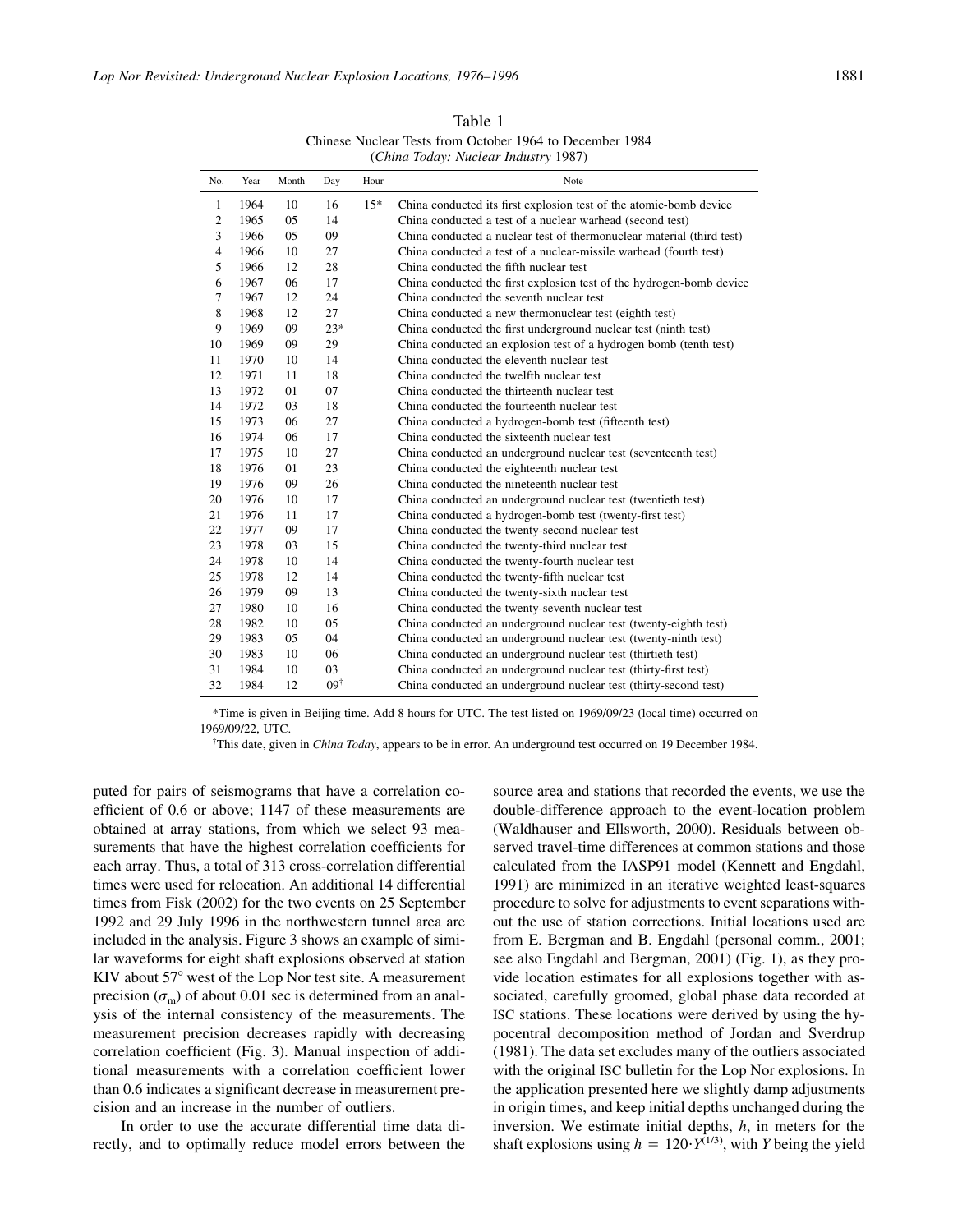

Figure 2. Map (polar projection centered at Lop Nor) showing stations that recorded the 13 shaft explosions (star): ISC stations (open triangles), stations listed in the *Annual Bulletin of Chinese Earthquakes* (solid triangles), and stations from the Incorporated Research Institutions for Seismology (IRIS) Data Management Center and array stations from the U.S. National Data Center (solid squares).

in kilotons. The yield is estimated from the seismic magnitude,  $m_b$ , by using the relationship (e.g., Ringdahl *et al.*, 1992)

$$
m_{\rm b} = 4.45 + 0.75 \cdot \log(Y).
$$

Seismic magnitudes for the explosions were taken from Yang *et al.* (2003) (Table 2). Initial depths for the tunnel explosions are set to 100 m. Note that slight deviations from the real depths of the explosions will have negligible effect on the estimation of the epicenters. It appears that testing was conducted in most cases on the hour, as indicated by the origin times from various sources of location parameters. Differences between Bergman's origin times for shaft explosions, for example, and the nearest full hour are only 0.088 sec on average, with a standard deviation of 0.17 sec.

In addition to the cross-correlation data, 25,543 traveltime differences are formed from pairs of first and later arriving phase picks observed at common stations listed in the EHB and the ABCE *Bulletin*. To reduce errors resulting from unmodeled velocity structure, we form travel-time differences for event pairs with epicentral separations less than 10 km (calculated from the initial locations). Thus, we link events only within the shaft area and (separately) the tunnel area. The frequency content of teleseismic body waves is generally in the range between 0.1 and 1 Hz near the surface, and thus significant model errors can be introduced when shaft and tunnel events were to be linked together over distances as much as 40 km. We observe an increase of only about 10% in the final residuals for events separated by about 7 km, compared to events separated by a few hundred meters. Table 2 gives an overview of the connectivity between events, and lists the number and distribution of stations that recorded each event, and the number of differential times used.

The original phase data, together with the pairwise observed phases used for relocation, are shown in Figure 4 as a function of distance. Note that many of the later arriving phases listed in the bulletins were not recorded twice at a common station, or had a discrepancy in travel-time difference significantly larger than predicted from the separation of a given event pair, and were therefore discarded. The selection of pair-wise recorded phases increases pick consistency, removing some of the scatter observed in the original bulletin data (Fig. 4). Also, misassociated phases are more likely to be detected and discarded, as well as phase arrival times at stations with significant clock errors. In a few cases, however, such as the ABCE travel times of about 550 sec and 750 sec at about  $4^{\circ}$  distance (arrows in Fig. 4), signals appear to be wrongly identified as being a *P* phase for more than one event (they appear to be *PcP* and *PcS*, respectively). Such problematic data, however, are downweighted and eventually removed during the iterative relocation process. An iteration-dependent scheme is employed to weight the data according to the *a priori* data quality, the distance between events, and the performance during each inversion (see Waldhauser, 2001, for details). Errors at the 90% confidence level are determined by fitting an ellipse to the scatter of 200 bootstrap realizations obtained by repeated resampling of the final double-difference vector and subsequent relocation (see Waldhauser and Ellsworth, 2000).

# Results

Figure 5a shows double-difference results for the 13 shaft explosions, together with the positions of vertical shafts identified on IKONOS satellite imagery (Fisk, 2002; Bhattacharyya *et al.*, 2002). Shaft features are indicated by circles with sizes equal to the sizes of their estimated relative location uncertainties of about 200 m, the worst-case accuracy in picking the shaft locations. Most of the newer shafts are very clear, whereas the older shafts are difficult to resolve because of erosion. With the worst-case registration accuracy being about 300 m, the absolute location uncertainty of the shafts amounts to about 500 m (see the CMR Web site, www.cmr.gov/rdss/resources/satimage/LopNor/LopNor East01/index.html for detailed location and uncertainty information). This should be considered the upper bound on the overall absolute accuracy, as it assumes that the errors are totally correlated, which is not the case (M. Fisk and B. Kohl, personal comm., 2004). The features showing nucleartesting activity are well defined for candidate shaft locations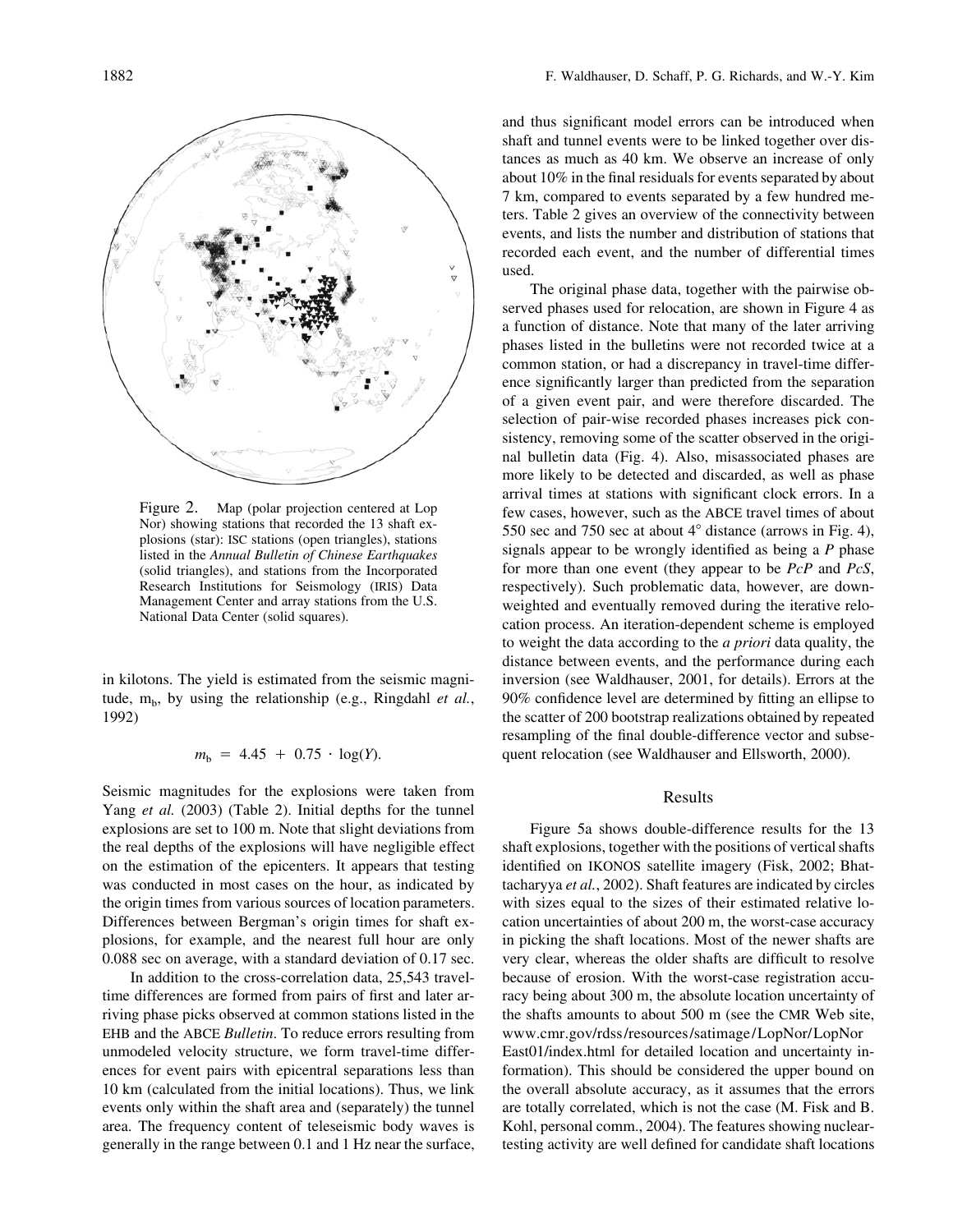

Figure 3. Waveforms recorded at stations KIV, about  $57^{\circ}$  west of the Lop Nor test site. Values in the left column indicate mean cross-correlation coefficients,  $m_{\rm cc}$ , for 20sec time windows (between about 399 and 419 sec), and measurement errors  $\sigma_{\rm m}$  (right column, in sec) as determined from the internal consistency of the differential time measurements. Bottom trace shows superposition of the aligned waveforms shown above.

| <b>Explosion Date</b> | $m_h$ * | Number of<br>Stations <sup>†</sup> | Distance to<br><b>Nearest Station</b><br>(km) | Max. Azimuth<br>Gap $(°)$ | Number of<br><b>Events Linked</b> | Number of<br>Diff. Times <sup>‡</sup> | Shaft/<br>Tunnel |
|-----------------------|---------|------------------------------------|-----------------------------------------------|---------------------------|-----------------------------------|---------------------------------------|------------------|
| 1976/10/17            | 4.9     | 34/0                               | 1767                                          | 104                       | 5                                 | 66/0                                  | T                |
| 1978/10/14            | 4.9     | 21/0                               | 2325                                          | 187                       | 10                                | 187/0                                 | S                |
| 1983/05/04            | 4.5     | 5/0                                | 2336                                          | 236                       | 5                                 | 16/0                                  | T                |
| 1983/10/06            | 5.5     | 51/2                               | 965                                           | 65                        | 11                                | 355/5                                 | S                |
| 1984/10/03            | 5.2     | 42/5                               | 967                                           | 65                        | 11                                | 296/14                                | S                |
| 1984/12/19            | 4.7     | 39/1                               | 238                                           | 62                        | 5                                 | 82/1                                  | T                |
| 1987/06/05            | 6.3     | 140/14                             | 495                                           | 43                        | 11                                | 850/26                                | S                |
| 1988/09/29            | 4.7     | 44/1                               | 236                                           | 78                        | 5                                 | 82/1                                  | T                |
| 1990/05/26            | 5.5     | 104/5                              | 492                                           | 43                        | 12                                | 723/21                                | S                |
| 1990/08/16            | 6.2     | 190/13                             | 602                                           | 32                        | 9                                 | 1115/37                               | S                |
| 1992/05/21            | 6.5     | 211/19                             | 498                                           | 36                        | 10                                | 1188/39                               | S                |
| 1992/09/25            | 5.0     | 79/20                              | 238                                           | 44                        | 5                                 | 101/20                                | T                |
| 1993/10/05            | 5.9     | 177/18                             | 1177                                          | 93                        | $\overline{4}$                    | 1118/51                               | S                |
| 1994/06/10            | 5.8     | 145/6                              | 494                                           | 34                        | 11                                | 964/26                                | S                |
| 1994/10/07            | 6.0     | 160/10                             | 604                                           | 35                        | 12                                | 1067/41                               | S                |
| 1995/05/15            | 6.1     | 195/30                             | 496                                           | 18                        | 11                                | 1119/74                               | S                |
| 1995/08/17            | 6.0     | 174/26                             | 601                                           | 25                        | 11                                | 1025/57                               | S                |
| 1996/06/08            | 5.9     | 176/33                             | 490                                           | 29                        | 9                                 | 1015/67                               | S                |
| 1996/07/29            | 4.9     | 65/20                              | 638                                           | 44                        | 5                                 | 85/20                                 | T                |

Table 2 Station Distribution and Connectivity between Events

\*Magnitudes,  $m_b$ , from Yang et al. (2003).

Total number of stations/number of stations with cross-correlation measurements.

‡ Total number of different times/number of cross-correlation different times.

A2, B1, C1, D1, D2, E2, K1, L1, N2, and O1 (solid gray circles, Fig. 5a), and less well defined for remaining shafts A1, E1, H1, I1, J1, M1, M2, and N1 (open circles) (Bhattacharyya *et al.*, 2002).

and error estimates. The major axes of the 90% error ellipses of the shaft explosions are mostly oriented northeast and range between 0.83 and 3.39 km. The root mean square (rms) of the differential travel-time residuals of all 13 shaft explosions is 142 msec for the phase-pick data and 63 msec

Table 3 summarizes the new shaft-explosion locations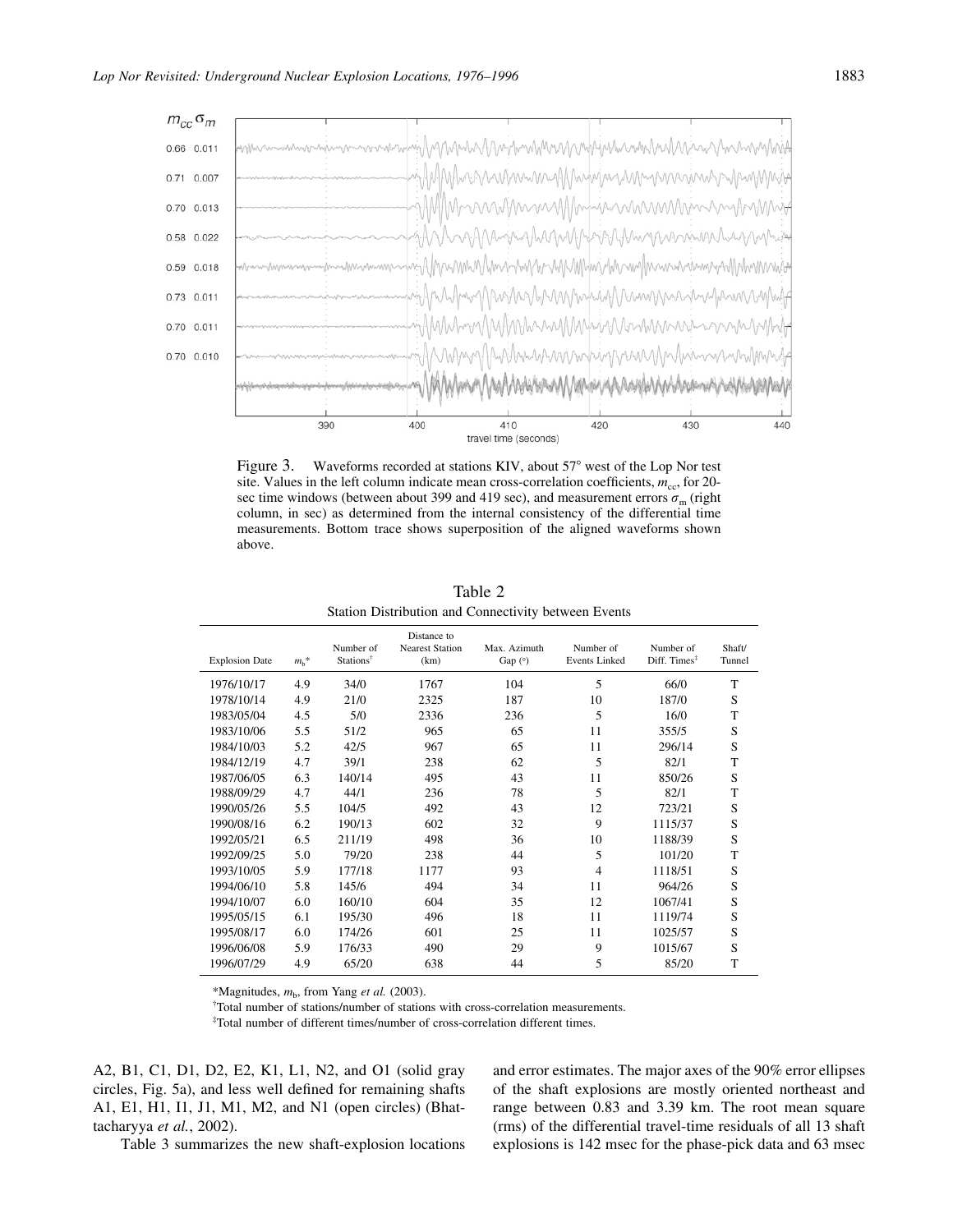

Figure 4. A total of 8412 travel times of EHBbased (gray dots) and ABCE (gray squares) phases, and 7596 travel times (black dots, EHB, and squares, ABCE, respectively) of phases observed for pairs of shaft events, shown as a function of distance. Phase arrival times for which arrival-time differences were determined from waveform cross correlation are indicated with a plus symbol  $(+)$ . For explanation of arrows, see text.

for the cross-correlation data. Before relocation the rms residuals were 567 msec and 370 msec for the phase-pick and cross-correlation data, respectively, based on the initial locations. Residuals between individual events are similar because they are linked to almost all other events (see Table 2), and therefore they reflect an average across the events to which they are linked. To verify the consistency of the new explosion locations with the previously assigned shaft locations, the centroid of the double-difference (DD) locations (i.e., the pattern of relative DD locations) is shifted to match the centroid of the respective shaft locations preferred by the CMR study (gray ellipses in Fig. 5a). After a reevaluation of the shaft associations (see following text), the final DD locations (black circles in Fig. 5a; Table 3) are determined by moving the centroid of the DD locations to the centroid of our preferred shaft locations, minimizing the sum of all mislocation vectors. Note that the difference between the two centroids before and after reevaluation is small (about 100 m), as only a few changes in shaft associations are proposed in this study (see following text).

Analyses of the tunnel explosions were more difficult to perform mainly because of the limited number of recordings, owing to their lower yields and earlier dates. Figure 5b shows results for the six explosions, and Table 4 lists the location parameters. Figure 5b also indicates the locations of tunnel (or adit) entrances (filled squares, T1–T4) determined by Fisk (2002) and Bhattacharyya *et al.* (2002) from IKONOS satellite data. The adit entrances have a relative location accuracy of 100 m, and the absolute location accuracy is about 500 m, similar to the shaft locations.

Similar to the shaft-explosion solutions, the semimajor axes of the 90% error ellipses are generally oriented northeast and range between 0.6 and 2.1 km, except for the event of 4 May 1983. This event is only weakly constrained, as it was recorded at only 9 ISC stations, 6 of which also recorded one or more other tunnel explosions. The resulting error ellipse has a semimajor axis of 12.6 km. We downweighted events 7610, 8305, and 8412 relative to the newer tests, because of the lower number and quality of phase picks available as well as stations at distances greater than about 5000 km. The rms of the differential travel-time residuals (excluding event 8305) are 790 msec for the phase-pick data and 15 msec for the cross-correlation data, similar to the measurement error. Before relocation, the rms were 1600 and 520 msec for the phase-pick and cross correlation data, respectively. The DD location pattern has been shifted so that the centroid of events 9209 and 9607 matches the centroid of the two corresponding CMR locations.

Figure 6 shows polar plots of the final rms station residuals for the shaft and tunnel explosions. They indicate a fairly good azimuthal coverage (see also Table 2), with residuals reaching 0.37 sec for the shaft events and 2.0 sec for the tunnel events. The largest residuals for the tunnel events are caused by event 8305, for which the few stations available were included even if they had large residuals in comparison with the other events. Figure 6 also shows the somewhat sparse distribution of recordings in the former Soviet Union, which results in the general northeast elongation of the error ellipses (Fig. 5). The southeast–northwest direction is well constrained by the numerous stations listed in the ABCE and stations in Europe.

## Discussion

Figure 5a and Table 3 indicate that all DD locations have at least one shaft feature, including our preferred shafts (marked with a "plus" symbol,  $+$ , in Fig. 5a), within, or not more than 200 m outside, their error ellipses. In general, the DD solutions are consistent with the results from Fisk (2002) and Bhattacharyya *et al.* (2002), but a few differences exist (Fig. 7a). For 7 of the 13 explosions the shaft closest to the DD locations is also the preferred shaft of Bhattacharyya *et al.* (2002) for the corresponding event, except for event 9310. The shaft closest to 9310 is A1, but we have assigned slightly more distant shaft A2 to this event because A2 has man-made surface artifacts that are consistent with known shaft sites, whereas the features at A1 are less clear (Fisk, 2002). In three cases (events 7810, 8410, and 9310) the shafts closest to the DD locations (L1, H1, and A1, respectively) differ from the shafts preferred by Bhattacharyya *et al.* (2002) (N2, D2, and A2, respectively), but their shafts are included in the 90% error ellipses of the DD locations. Finally, for three events (9005, 9008, and 9205) the shafts chosen by Bhattacharyya *et al.* (2002) (E2, M1, and N1, respectively) are not included in the DD error ellipses.

Our results confirm the CMR shaft associations for 9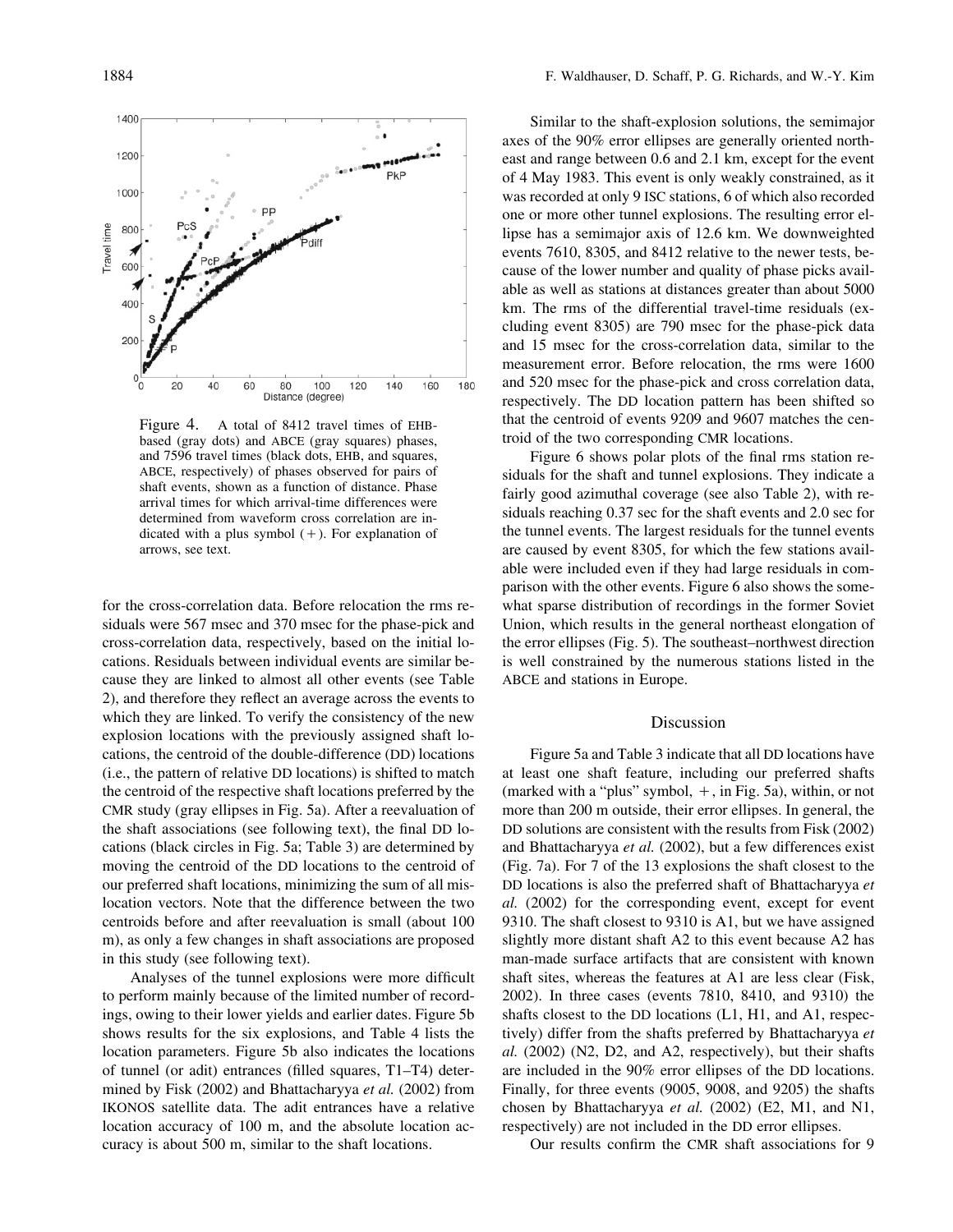

Figure 5. Double-difference (DD) results for (a) 13 shaft explosions (see Table 3) and (b) 6 tunnel explosions (Table 4). DD locations are represented by 90% error ellipses and are labeled by year and month of occurrence. In (a) final locations are in black and centered on our preferred shafts; gray ellipses are centered on the shafts preferred by Bhattacharyya *et al.* (2002) for comparison. The locations of shafts with clear (gray filled circles) and less clear (open circles) satellite features that support nuclear testing are indicated, with circle size proportional to their relative-location uncertainty. Plus symbols  $(+)$  mark shafts that we associate with nuclear-testing activity, and lines connect these shafts to the corresponding explosion locations. In (b) adit entrances are indicated by squares. DD locations (dots) and corresponding CMR locations (open circles) are connected by lines. The centroid of events 9209 and 9607 is the same for both sets of locations. Note that the error ellipse of the 8305 event is too large to be shown on this plot. Shaft and adit labels are as shown in Bhattacharyya *et al.* (2002).

events, but lead us to reassign shaft associations for the remaining 4 events (7810, 9005, 9008, and 9205), to which we assign shafts N1, C1, M2, and N2, respectively (Table 3; Fig. 7a).

Event 9205 is assigned to shaft N2. This event was assigned to shaft N1 by Bhattacharyya *et al.* (2002, Fig. 2). On the basis of our DD results, the younger age of the test (1992), and the indication that shaft N2 has better-defined features than N1 (Bhattacharyya *et al.*, 2002), we associate this event with shaft N2. This is also in accordance with Fisk (2002), who originally assigned 9205 to shaft N2 (shaft 13 in his figure 10).

Event 7810 is assigned to shaft N1. This event was assigned to shaft N2 by Bhattacharyya *et al.* (2002), but we assign shaft N1 to this event because (1) N1 is closer to the DD locations than N2, and (2) N2, with well-defined features, is already assigned to more recent event 9205 (see previous text), whereas N1, with eroded features, correlates better with older test 7810, carried out in 1978.

Event 9008 is assigned to shaft M2. It was assigned to shaft M1 by Bhattacharyya *et al.* (2002), a shaft slightly

closer to the Fisk (2002) location than shaft M2, with both shafts touching Fisk's error ellipse. The DD location is about 1.5 km south of the Fisk location, and the DD error ellipse touches shaft M2 but does not include shaft M1. Since both shafts show less-well-defined satellite features (Bhattacharyya *et al.*, 2002), we assign shaft M2 to event 9008. We have not assigned another event to shaft M1 (Fig. 7a).

Event 9005 is assigned to shaft C1. This is the only event for which we have a clear discrepancy between the Fisk (2002) solution and our DD solution (Fig. 7a). Our error ellipse for this explosion includes shaft C1, whereas the Fisk solution is about 1.5 km to the south-southeast and includes shaft E2. Both shafts have well-defined satellite-imagery features. Note that in Fisk's (2002) study the 9005 event, with nine defining phases, appears to be the least constrained solution in terms of number of stations.

On the basis of our solutions shown in Figure 7a, it may also be possible that older event 8410 was carried out in shaft H1 that actually shows eroded features, whereas more recent event 9410 could have been carried out in shaft D2 that shows well-defined features on the satellite imagery. We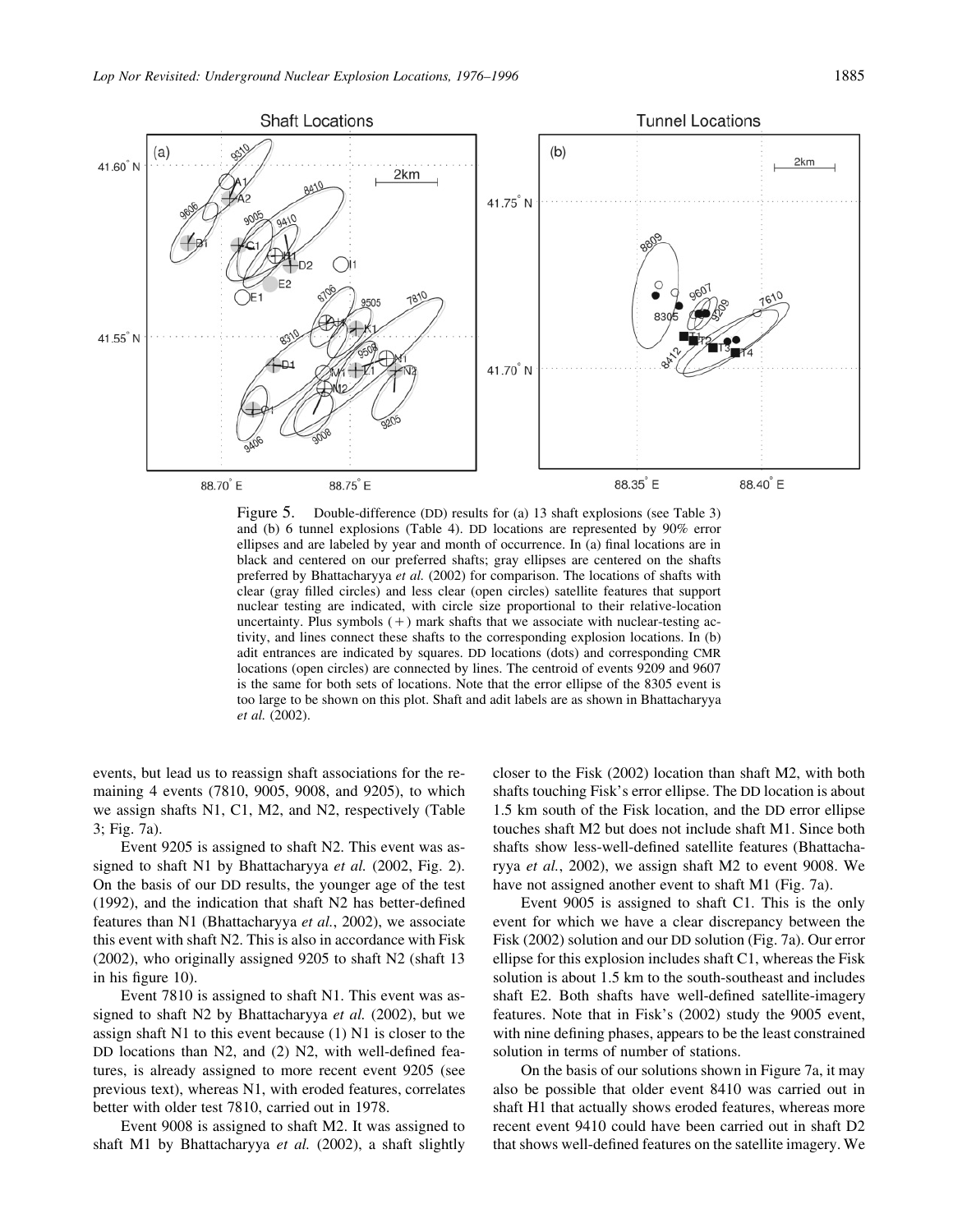| Date                     | Time*       | Lat $^{\dagger}$ | Long. <sup>†</sup> | Depth*<br>(km) | Smaj<br>$Axis^{\ddagger}$ | Smin<br>$Axis^{\ddagger}$ | Strike <sup>#</sup> | Possible<br>Shafts <sup>§</sup> | Pref.<br>Shaft | $\Delta^{\text{\tt\#}}$ | $GT**$ |
|--------------------------|-------------|------------------|--------------------|----------------|---------------------------|---------------------------|---------------------|---------------------------------|----------------|-------------------------|--------|
| 1978/10/14               | 01:00:00.17 | 41.5413          | 88.7545            | 0.2            | 3.39                      | 0.58                      | $50^{\circ}$        | L1                              | N1             | 0.84                    | 2(5)   |
|                          |             |                  |                    |                |                           |                           |                     | N1                              | (N2)           | (1.73)                  |        |
|                          |             |                  |                    |                |                           |                           |                     | N <sub>2</sub>                  |                |                         |        |
|                          |             |                  |                    |                |                           |                           |                     | M1                              |                |                         |        |
|                          |             |                  |                    |                |                           |                           |                     | M <sub>2</sub>                  |                |                         |        |
| 1983/10/06               | 10:00:00.14 | 41.5409          | 88.7283            | 0.4            | 2.18                      | 0.67                      | $50^\circ$          | D1                              | D1             | 0.68                    | 2(2)   |
|                          |             |                  |                    |                |                           |                           |                     | M1                              |                | (1.15)                  |        |
|                          |             |                  |                    |                |                           |                           |                     | O <sub>1</sub>                  |                |                         |        |
|                          |             |                  |                    |                |                           |                           |                     | $\rm J1$                        |                |                         |        |
| 1984/10/03 <sup>††</sup> | 06:00:00.08 | 41.5799          | 88.7246            | 0.3            | 2.33                      | 0.67                      | $53^\circ$          | H1                              | D2             | 1.03                    | 2(1)   |
|                          |             |                  |                    |                |                           |                           |                     | D <sub>2</sub>                  |                | (0.44)                  |        |
|                          |             |                  |                    |                |                           |                           |                     | C1                              |                |                         |        |
| 1987/06/05               | 05:00:00.48 | 41.5558          | 88.7431            | 0.8            | 1.12                      | 0.41                      | $34^\circ$          | $\rm J1$                        | J1             | 0.27                    | 1(2)   |
|                          |             |                  |                    |                |                           |                           |                     |                                 |                | (1.52)                  |        |
| 1990/05/26               | 08:00:00.04 | 41.5756          | 88.7130            | 0.4            | 1.02                      | 0.44                      | $24^{\circ}$        | C1                              | C1             | 0.50                    | 1(1)   |
|                          |             |                  |                    |                |                           |                           |                     | H1                              | (E2)           | (0.40)                  |        |
| 1990/08/16               | 05:00:00.05 | 41.5274          | 88.7358            | 0.7            | 0.83                      | 0.47                      | $39^\circ$          | M <sub>2</sub>                  | M <sub>2</sub> | 0.91                    | 2(1)   |
|                          |             |                  |                    |                |                           |                           |                     |                                 | (M1)           | (0.41)                  |        |
| 1992/05/21               | 04:59:59.84 | 41.5337          | 88.7670            | 1.0            | 1.05                      | 0.39                      | $36^{\circ}$        | N2                              | N <sub>2</sub> | 0.71                    | 2(1)   |
|                          |             |                  |                    |                |                           |                           |                     |                                 | (N1)           | (0.37)                  |        |
| 1993/10/05               | 01:59:59.69 | 41.5957          | 88.7060            | 0.5            | 1.69                      | 0.35                      | $40^{\circ}$        | A1                              | A2             | 0.65                    | 2(1)   |
|                          |             |                  |                    |                |                           |                           |                     | A2                              |                | (0.21)                  |        |
| 1994/06/10               | 06:26:00.19 | 41.5277          | 88.7118            | 0.5            | 0.94                      | 0.38                      | $22^{\circ}$        | O <sub>1</sub>                  | O <sub>1</sub> | 0.12                    | 1(1)   |
|                          |             |                  |                    |                |                           |                           |                     |                                 |                | (0.44)                  |        |
| 1994/10/07               | 03:26:00.18 | 41.5735          | 88.7191            | 0.6            | 1.31                      | 0.35                      | $40^{\circ}$        | H1                              | H1             | 0.15                    | 1(1)   |
|                          |             |                  |                    |                |                           |                           |                     | E2                              |                | (0.40)                  |        |
| 1995/05/15               | 04:06:00.20 | 41.5513          | 88.7496            | $0.7\,$        | 1.01                      | 0.38                      | $40^{\circ}$        | K1                              | K1             | 0.26                    | 1(1)   |
| 1995/08/17               | 01:00:00.14 | 41.5412          | 88.7522            | 0.6            | 1.00                      | 0.36                      | $34^\circ$          | L1                              | L1             | (0.24)<br>0.11          | 1(1)   |
|                          |             |                  |                    |                |                           |                           |                     |                                 |                | (0.08)                  |        |
| 1996/06/08               | 02:56:00.06 | 41.5804          | 88.6893            | 0.5            | 1.17                      | 0.39                      | $37^\circ$          | B1                              | B1             | 0.40                    | 1(1)   |
|                          |             |                  |                    |                |                           |                           |                     |                                 |                | (0.09)                  |        |

Table 3 Double-Difference Locations of Shaft Explosions

\*Initial depths were kept fixed during the inversion, whereas some damping is applied to origin-time adjustments. Note that the tests appear to have been carried out on the full hours.

 $\text{``Locations centered at the centroid of our preferred shaft locations (see plus symbol, +, in Fig. 5a).}$ 

‡ Semimajor and semiminor axes of the 90% error ellipses are in km. Strike is orientation of semimajor axis, clockwise from north.

§ Shafts on or within the 90% confidence error ellipses of the double-difference (DD) location, ordered by distance from DD epicenter.

 Preferred shaft; i.e., shaft closest to DD location, except for events 1978/10/14 and 1984/10/03 (see text). In parentheses: shaft preferred by Fisk (2002)/ Bhattacharyya *et al.* (2002). Shaft labels in italic indicate features less well defined on the satellite imagery.

# Distance between DD location and assigned shaft, in km (thick black line in Fig. 7a). In parentheses: distance from original locations of Fisk (2002) (for events 1990–1996), and Bhattacharyya *et al.* (2002) to their preferred shaft, before adjustment (red/blue lines in Fig. 7a).

\*\*GT level (rounded to the next larger km) is obtained by adding the distance of the explosion to the assigned shaft (see<sup>1</sup>) and the upper bound of an absolute shaft location uncertainty of 500 m. Note that this shaft uncertainty is very conservative and is likely to be less for newer shafts with clear features. GT levels determined by Bhattacharyya *et al.* (2002) are indicated in parentheses.

††Gupta (1995) determined a satellite photo location (41.5713/88.7216) for the shaft of this event, which is less than 1 km away from the DD location.

assume that only one test was carried out in each of the shafts.

The tunnel tests are difficult to locate in an absolute sense, because satellite-imagery features T1, T2, T3, and T4 (Figs. 5b, 7b) are adit entrances that do not colocate with the epicentral location of particular explosions. Fisk (2002) and Bhattacharyya *et al.* (2002) analyzed these entrances, together with the seismically determined relative explosion locations and terrain elevation data, at approximately 1-km resolution (USGS GTOPO30) to determine their preferred locations (CMR locations, small open circles in Fig. 7b). A critical constraint on the location of the nuclear explosions relative to the tunnel entrances is the topographic relief in the vicinity of the entrances, as the explosions require suitable overburden for containment. We use Shuttle Radar Topography Mission (SRTM) data with a resolution of approximately 90 m (Fig. 7b) to map out in detail potential areas with appropriate overburden for underground nuclear testing. We consider such areas to have topographic data that indicate at least 100 m of relief with respect to the elevations of the adit entrances. The adit entrances, based on the SRTM data, have elevations of 1525 m (T1), 1492 m (T2), 1513 m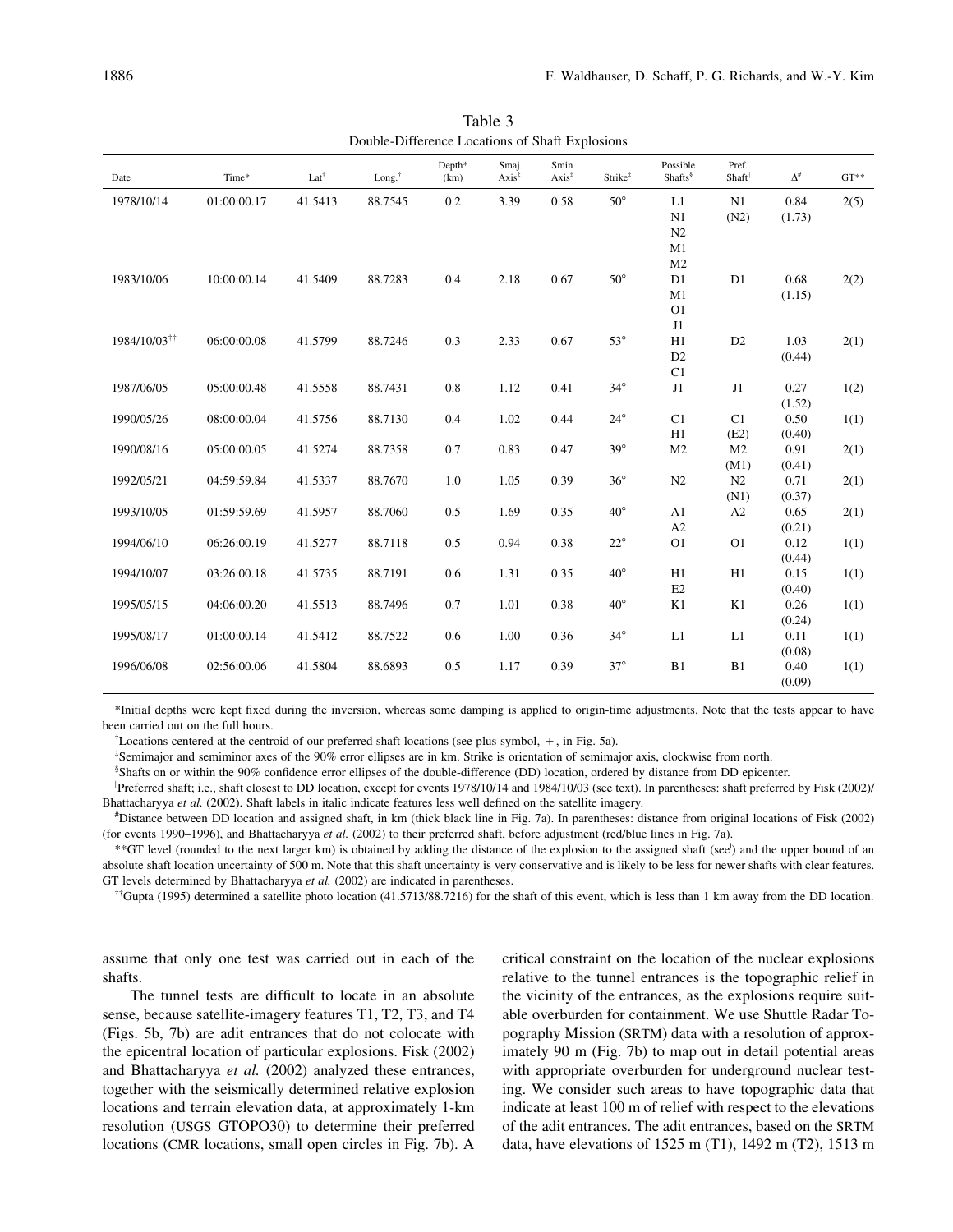|            | Double-Difference Locations of Tunner Explosions |         |                  |        |               |               |                     |        |  |  |  |
|------------|--------------------------------------------------|---------|------------------|--------|---------------|---------------|---------------------|--------|--|--|--|
| Date       | Time*                                            | Lat     | $Long^{\dagger}$ | Depth* | Smai Axis $2$ | Smin Axis $*$ | Strike <sup>‡</sup> | $GT^s$ |  |  |  |
| 1976/10/17 | 0.5:00:00.82                                     | 41.7086 | 88.3897          | 0.1    | 2.1           | 0.4           | $56^{\circ}$        | 2(2)   |  |  |  |
| 1983/05/04 | 0.5:00:00.31                                     | 41.7187 | 88.3669          | 0.1    | 12.6          | 8.3           | $68^{\circ}$        | 3(3)   |  |  |  |
| 1984/12/19 | 05:59:59.82                                      | 41.7081 | 88.3862          | 0.1    | 1.9           | 0.5           | $60^\circ$          | 2(2)   |  |  |  |
| 1988/09/29 | 07:00:00.49                                      | 41.7219 | 88.3574          | 0.1    | 1.8           | 0.7           | $10^{\circ}$        | 2(2)   |  |  |  |
| 1992/09/25 | 08:00:00.56                                      | 41.7165 | 88.3776          | 0.1    | 0.6           | 0.2           | $32^\circ$          | 2(2)   |  |  |  |
| 1996/07/29 | 01:49:00.17                                      | 41.7163 | 88.3748          | 0.1    | 0.6           | 0.2           | $32^{\circ}$        | 2(2)   |  |  |  |

Table 4  $D$  and  $L$   $D$ :  $\mathcal{L}$ 

\*Initial depths were kept fixed during the inversion, whereas some damping is applied to origin-time adjustments.

† Locations centered at the CMR locations (black dots in Fig. 5b).

‡ Semimajor and semiminor axes of the 90% error ellipses are in km. Strike is orientation of semimajor axis, clockwise from north.

§ The GT level is determined by averaging over the two semi-axes of the error ellipses. Note that the absolute location uncertainty may be larger.



Figure 6. Polar plots (radius  $=$  takeoff angles) of final rms differential-time residuals computed at each station for (a) shaft events and (b) tunnel events. Gray circles show phase-pick rms residuals, and black circles cross-correlation rms residuals. Solid dotted circle at 40° indicates approximate area outside which the data are regional. Note the different scales for the two plots.

(T3), and 1502 m (T4). Figure 7b indicates that the entrances are at the base of a northwest-trending, less than 2-km-wide ridge that reaches heights of more than 1800 m.

All DD solutions (black dots) align along the ridge crest and locate within or close to the 1700-m elevation contour. In contrast, the CMR locations for events 8412 and 8809 lie outside the 1700-m and 1600-m contours, respectively, approximately 2 km away from the tunnel entrances, with the ridge crest situated between the two. The DD error ellipses (black, Fig. 7b) of five events (8305, 8412, 8809, 9209, and 9607) include the respective CMR location, with the exception of one event (7610). The DD location for event 7610 is approximately 1.5 km southeast of the CMR location, close to tunnel entrances T3 and T4 (Fig. 7b). These entrances show eroded features on the IKONOS images (Fisk, 2002), indicating that they are more likely associated with older events, such as 7610 and 8412. The fact that tunnel entrance T3 has the most eroded features (Fisk, 2002) suggests that event 7610 occurred in this tunnel, whereas event 8412 was conducted in tunnel T4, with less eroded features. This is supported by the observation that the northwest direction of tunnel entrance T4 leads directly to the DD location of event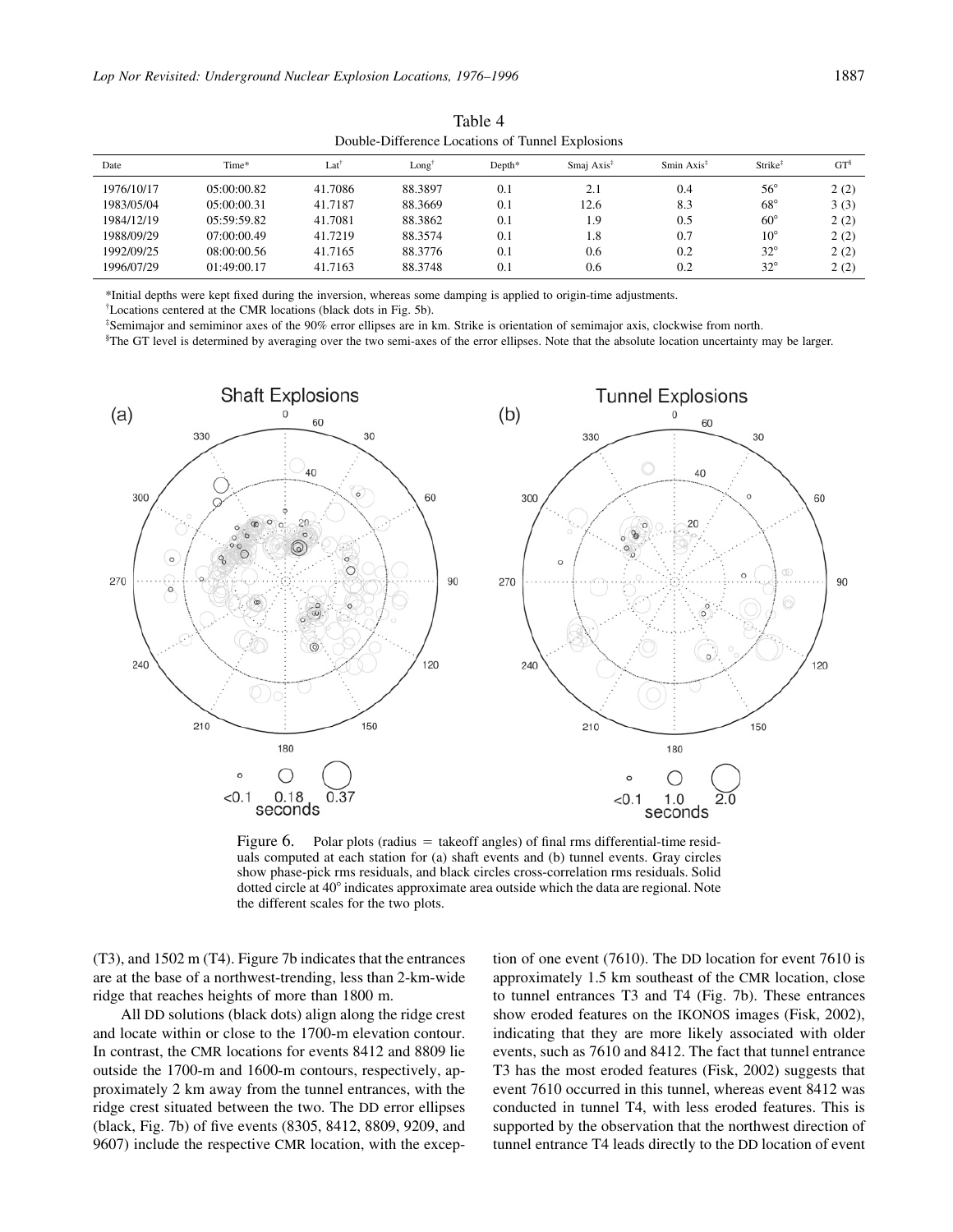

Figure 7. Comparison between previous results and results obtained in this study. (a) Solutions for shaft-explosion locations obtained in this study (black ellipses), from Fisk (2002) for events on or later than 1990 (red ellipses and dots), and from Bhattacharyya *et al.* (2002) for events prior to 1990 (blue dots). Black lines connecting DD locations and shafts represent shaft association made in this study, and red and blue lines those made by Bhattacharyya *et al.* (2002). Thin lines connect respective epicenters. The locations of shafts with clear (gray filled circles) and less clear (open circles) satellite features that support nuclear testing are indicated, with circle size proportional to their relative location uncertainty. Plus symbols  $(+)$  mark shafts associated with nuclear-testing activity in this study. (b) Solutions for tunnel-explosion locations obtained in this study (black dots and ellipses) and from previous studies (white open circles and ellipses) (Gupta, 1995; Fisk, 2002; Bergman, as listed in Bhattacharyya *et al.*, 2002). Small open circles indicate the CMR locations. Black and white lines connect the DD locations and the locations from previous studies, respectively, to the corresponding CMR locations. Black squares indicate adit entrances from satellite imagery. Colors represent elevation, with the 1600-, 1700-, and 1800-m contour lines shown. DD ellipses are labeled by year and month of occurrence (see Table 3). For labels near shafts and adit entrances, see text.

8412 (see image T4, www.cmr.gov/rdss/resources/satimage/ LopNor/LopNorWest01/index.html). Tunnel entrances T1 and T2 show clear features on the satellite images, consistent with the nearby location of tests 9209 and 9607 (Fisk, 2002).

Although the original locations (white ellipses in Fig. 7b) used by Bhattacharyya *et al.* (2002) to adjust their preferred locations are consistent with the DD locations (except for event 8412), they show, for events prior to 1992, much larger error ellipses and locate outside the 1600-m contour. The relative locations of closely located events 9209 and 9607 match the ones of Fisk (2002) very well. (Note that the data used for these two events include the differential times used by Fisk, 2002.) Whereas Fisk (2002) chose event 9205 as a master event (with a fixed location) relative to which he located event 9607, the DD approach allowed us to solve also for the location of all older neighboring events, relative to the two newer ones, through phase picks where waveforms were not available.

#### Conclusions

The DD shaft solutions indicate qualities at the GT1 level (ground truth known within 1 km) for seven events, and GT2 (ground truth known within 2 km) for the remaining six events (Table 3). These GT levels are obtained by adding the mislocation of the DD location from the assigned shaft and the absolute uncertainty of the shaft locations picked from satellite images ( $\sim$ 500 m). The 500-m shaftlocation uncertainty is an upper bound and is likely to be smaller in particular for newer shafts with clearer features than older shafts that show erosion (Fisk, personal comm., 2004). It is quite possible, therefore, that the DD locations for events post-1990 are all of GT1 quality. GT levels for the tunnel events (Table 4) are generally higher than those for the shaft locations, mainly because no absolute reference frame is available. Based on the combination of the results from the DD analysis, the location of the adit entrances, and